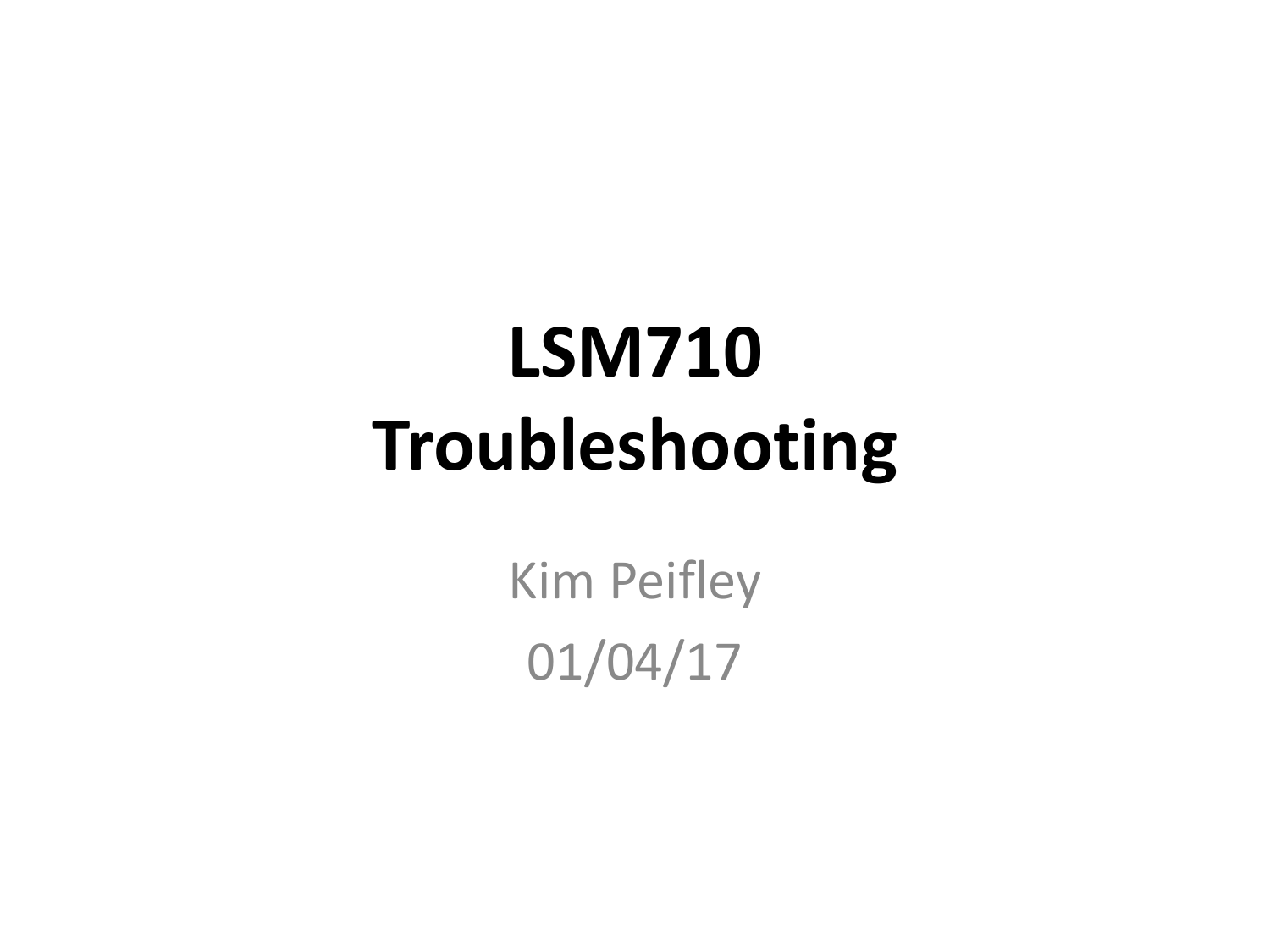### **Real Time Controller Error aka RT Controller Error**

**When starting software if it seems "stuck" you will see a RT Controller area and instructing you to push the reset button.**

**The RT Controller box is the black box below the X-Cite bulb. Open the door to get to the reset button**

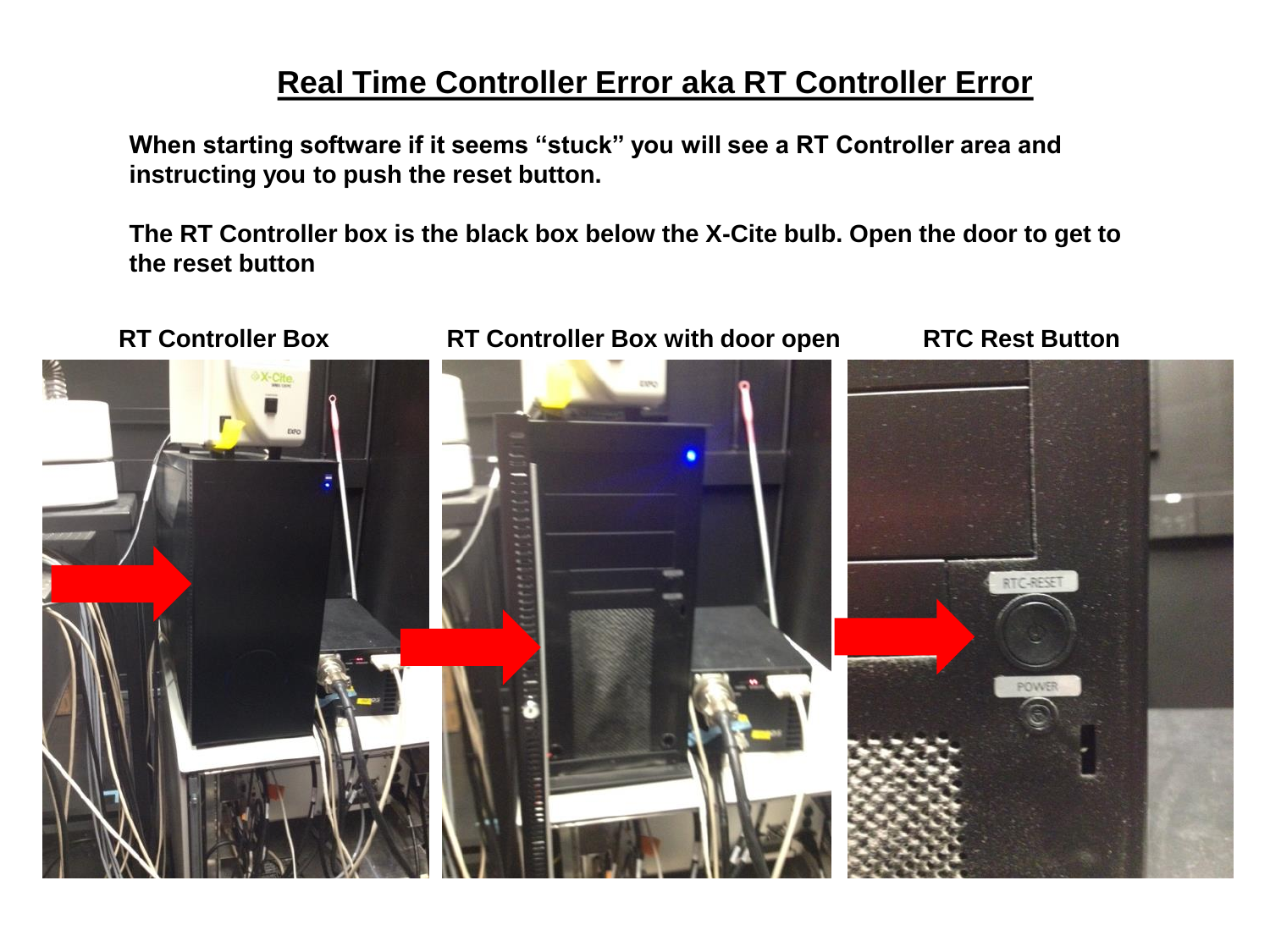## **DIC Shift**

**If the DIC image is not "even" , split up or partial.**

**Example: DIC looks like the illustration on the left instead of the illustration on the right**



**Check your pixel dwell time. If it is below 0.5µsec then this is causing the DIC to shift. We have seen this especially when the frame size is set high. Example 1024x1024 or 2048x2048.**

**Fix: Reduce the pixel dwell time until it is over 0.5µsec. We have found especially with a frame size of 2048x2048 the pixel dwell time may need to be over 1.0µsec.**

**Note: You will likely need to restart part of the system before you will see the correction.**

- **1. Close Software.**
- **2. Turn off Components.**
- **3. Turn Components back on.**
- **4. Open software.**
- **5. Double check your scan speed to see that it is the necessary reduced scan speed.**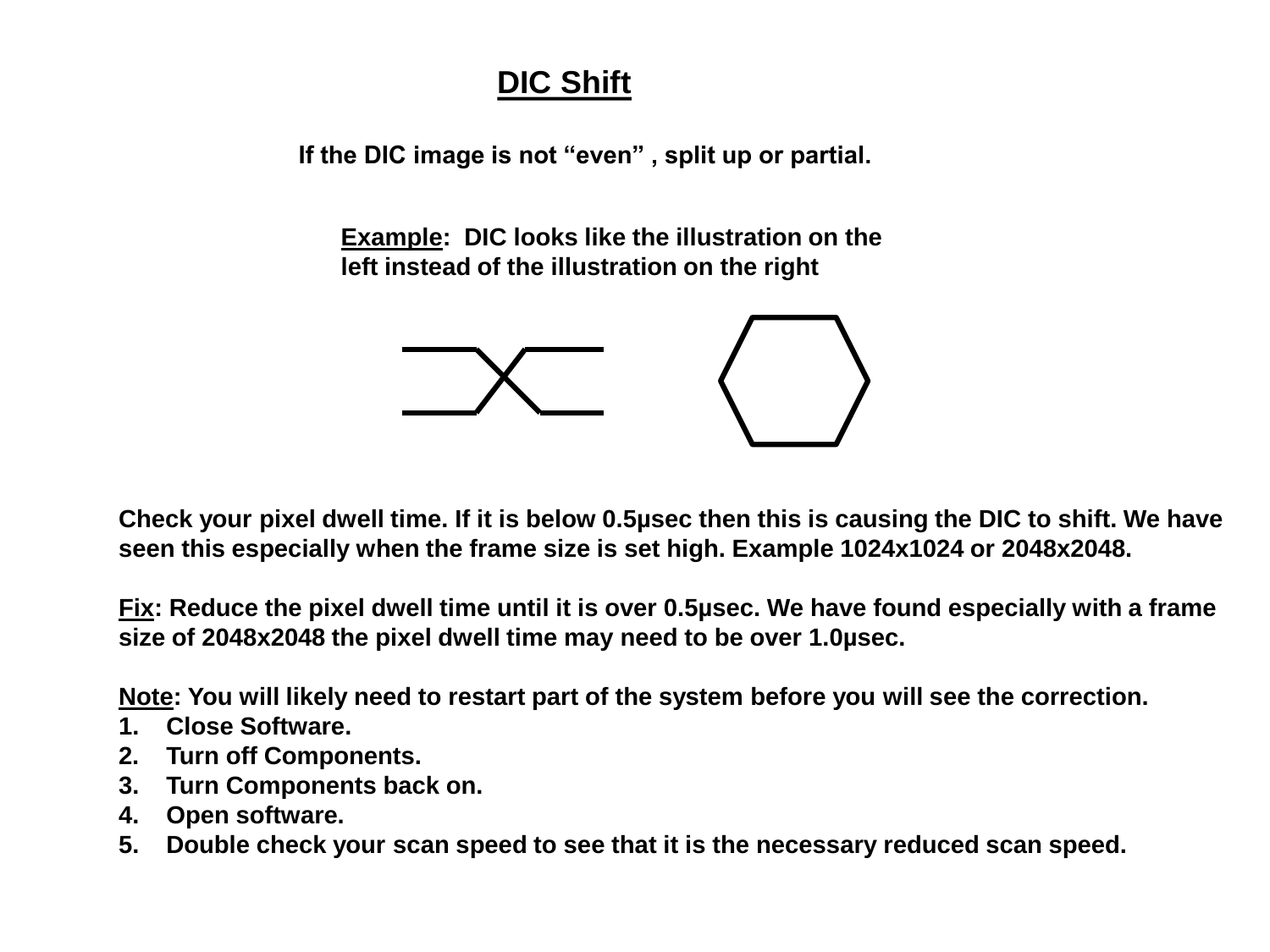#### **Laser Safety Lock:**

**If the laser is not firing look to see if the laser safety lock is engaged.**

**If the laser safety lock is not engaged you will see the green light next to Stand on the laser box [A].**

**If the laser safety lock is engaged this light will flash [B only showing the off part of the flash].**

**The laser safety lock can be seen in the left panel [C]. The first thing to check is that the cable for the live cell sensor is not stuck in the turret [D].**

**The most likely cause is that the turret is not fully in place. It can be very hard to tell [E] but is often due to the top sliders of the incubation chamber not being open enough when the turret is brought back down and cannot get full in place [F]. Open the sliders a bit and make sure it is fully in place.**

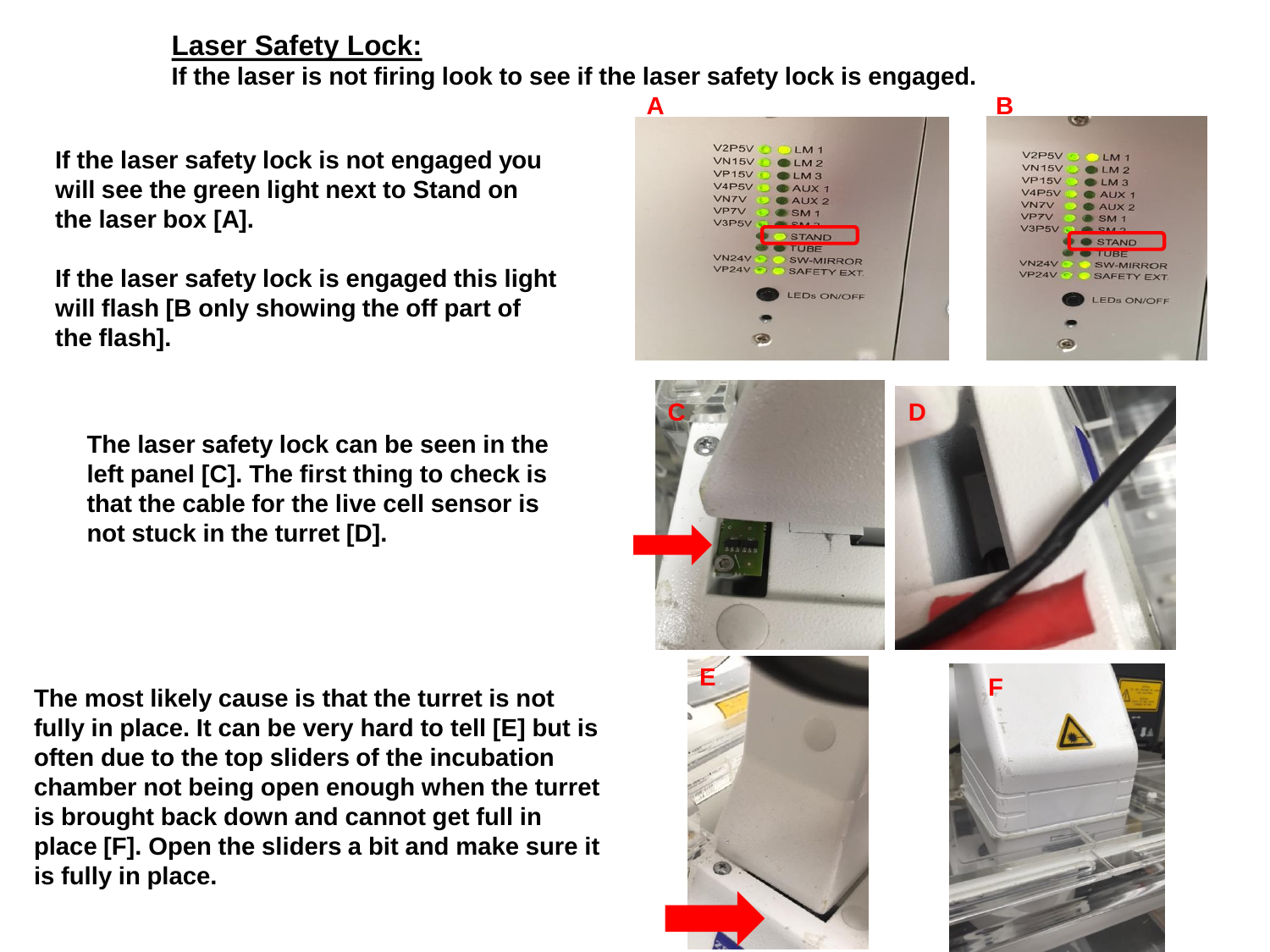**This is the laser safety lock on the turret.**

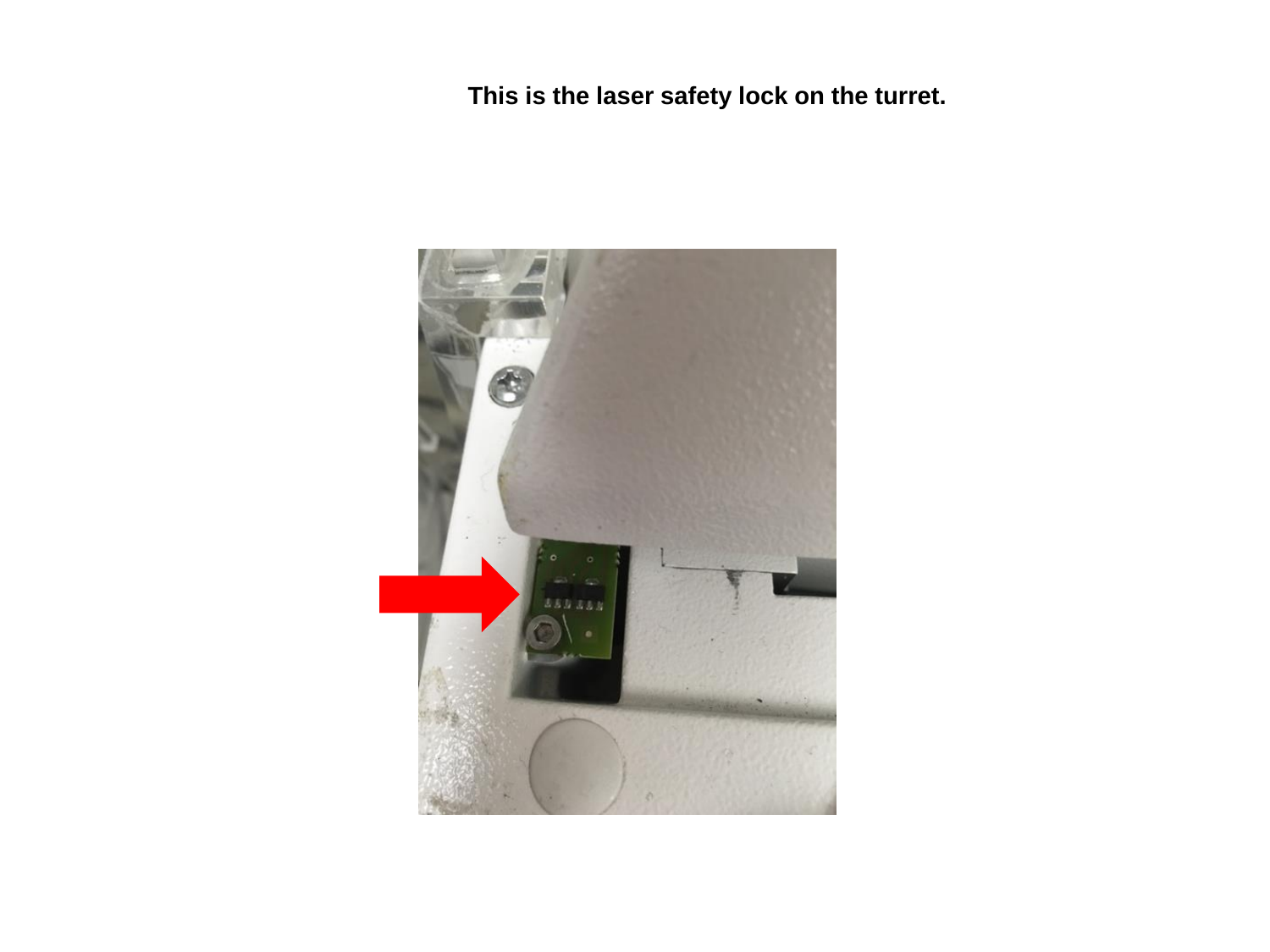**If the lock is not engaged you will see the green light on next to Stand.**



#### **If the laser safety lock is engaged the light next to Stand will be flashing.**

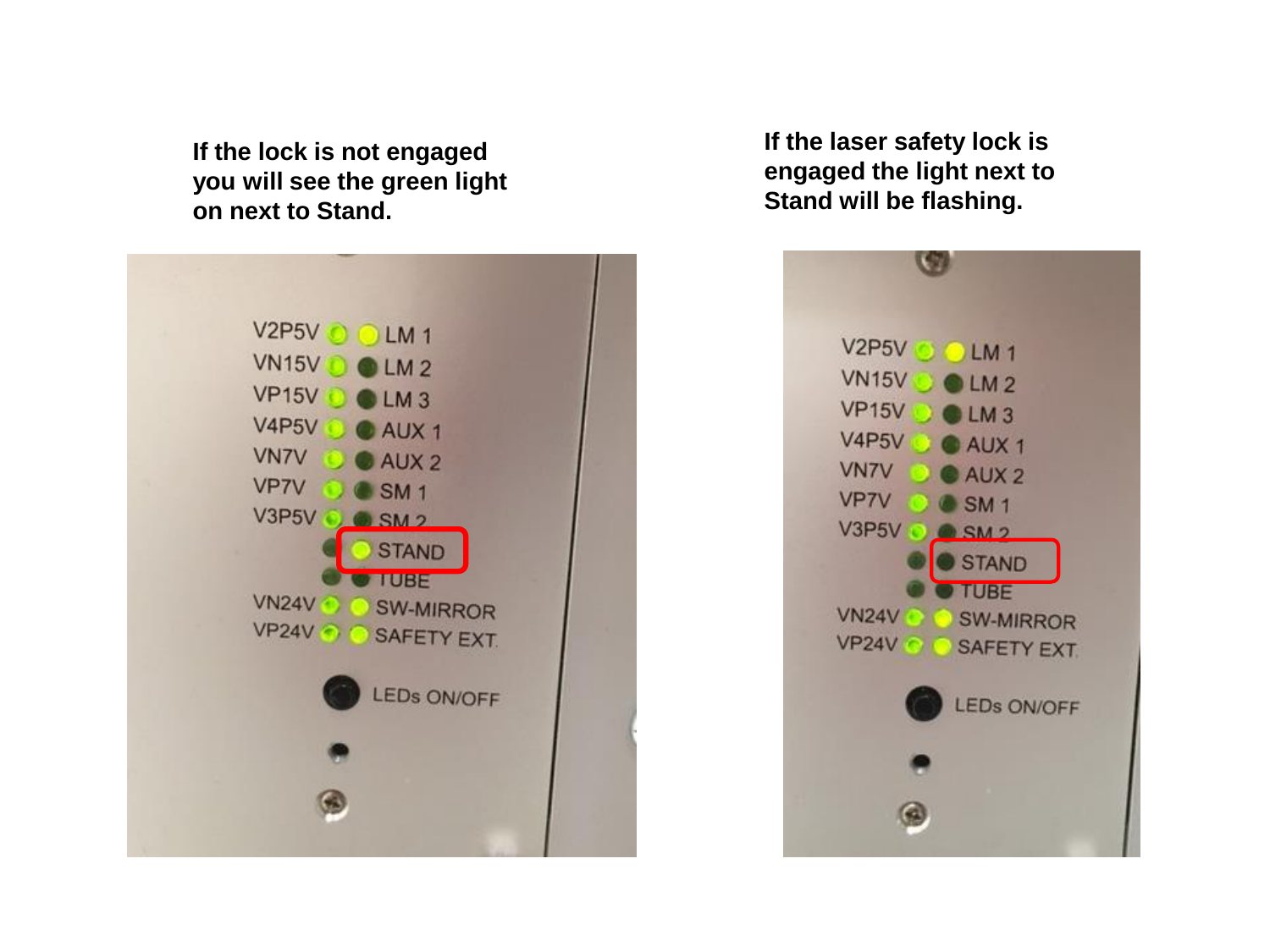**What can trigger the laser safety lock?** 

**One thing is if the sensor cable gets closed in the turret.**

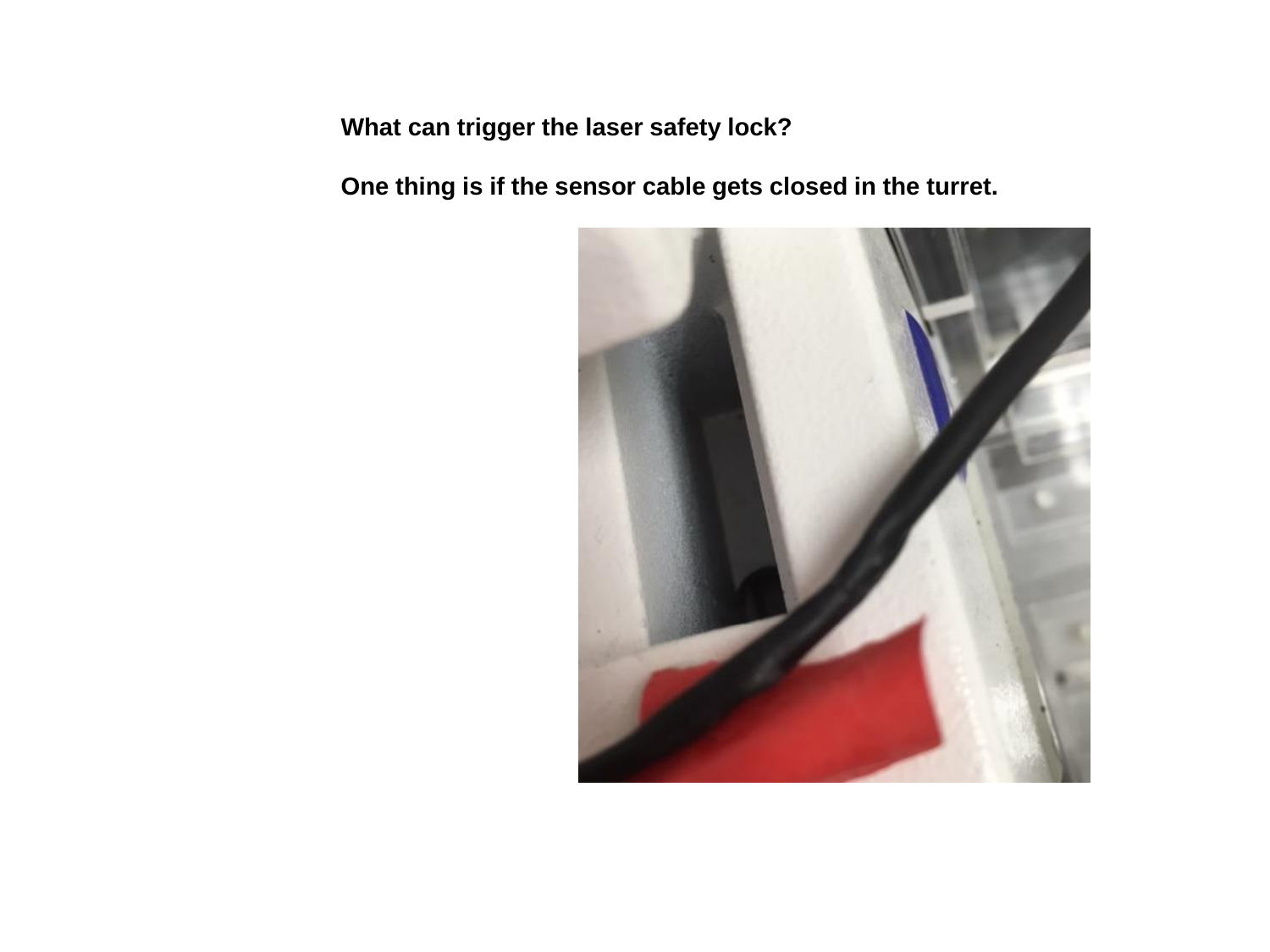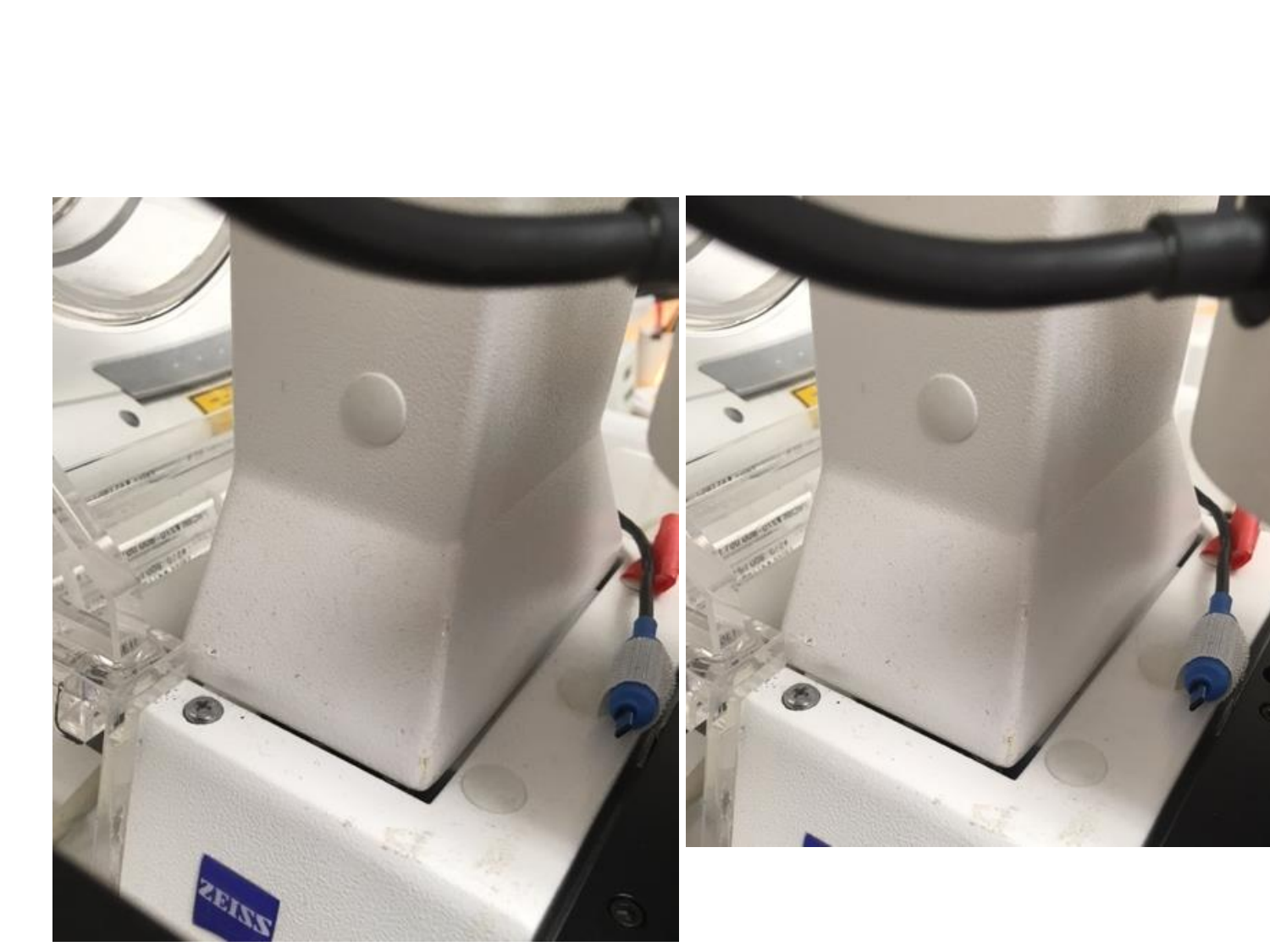

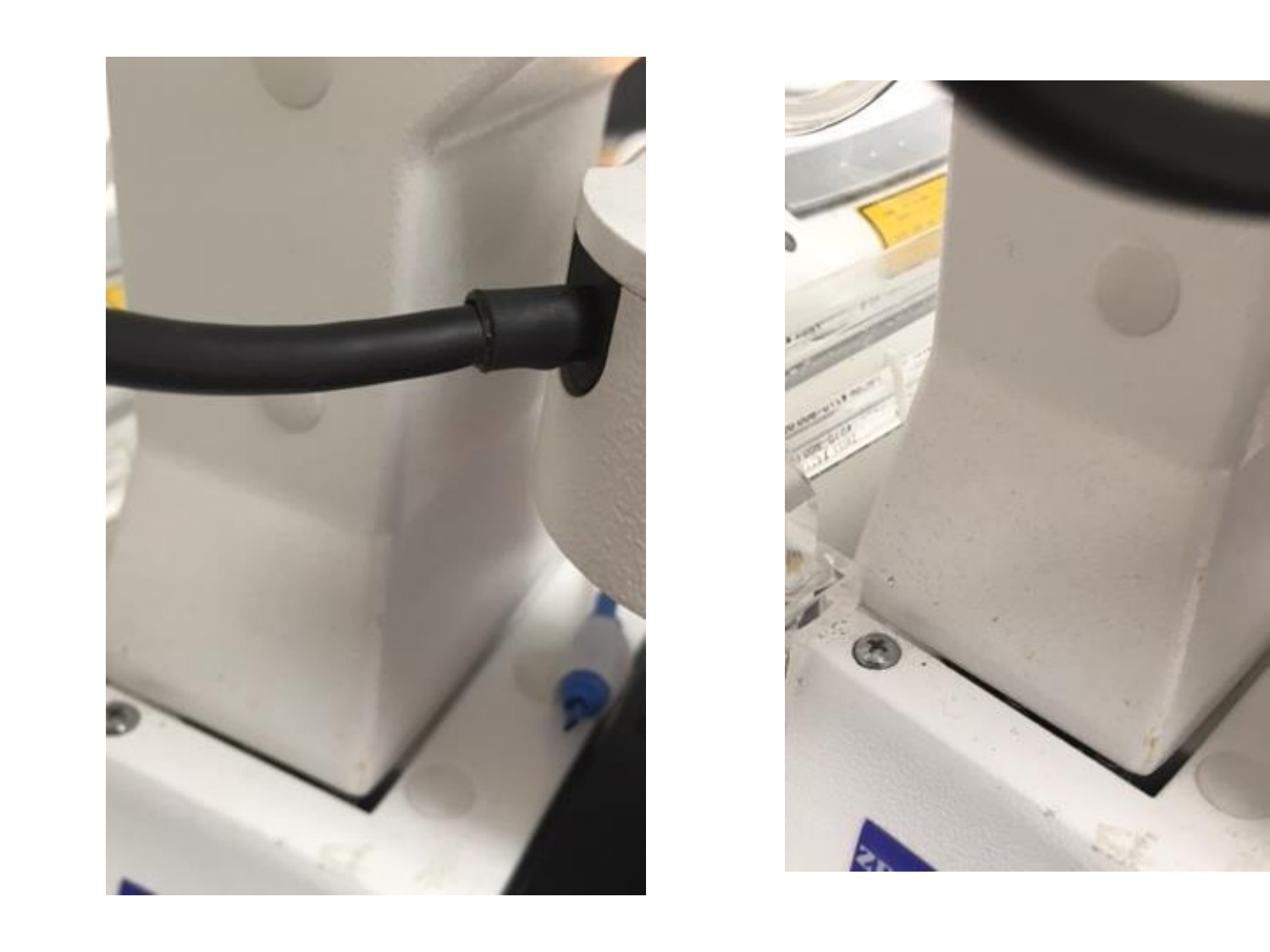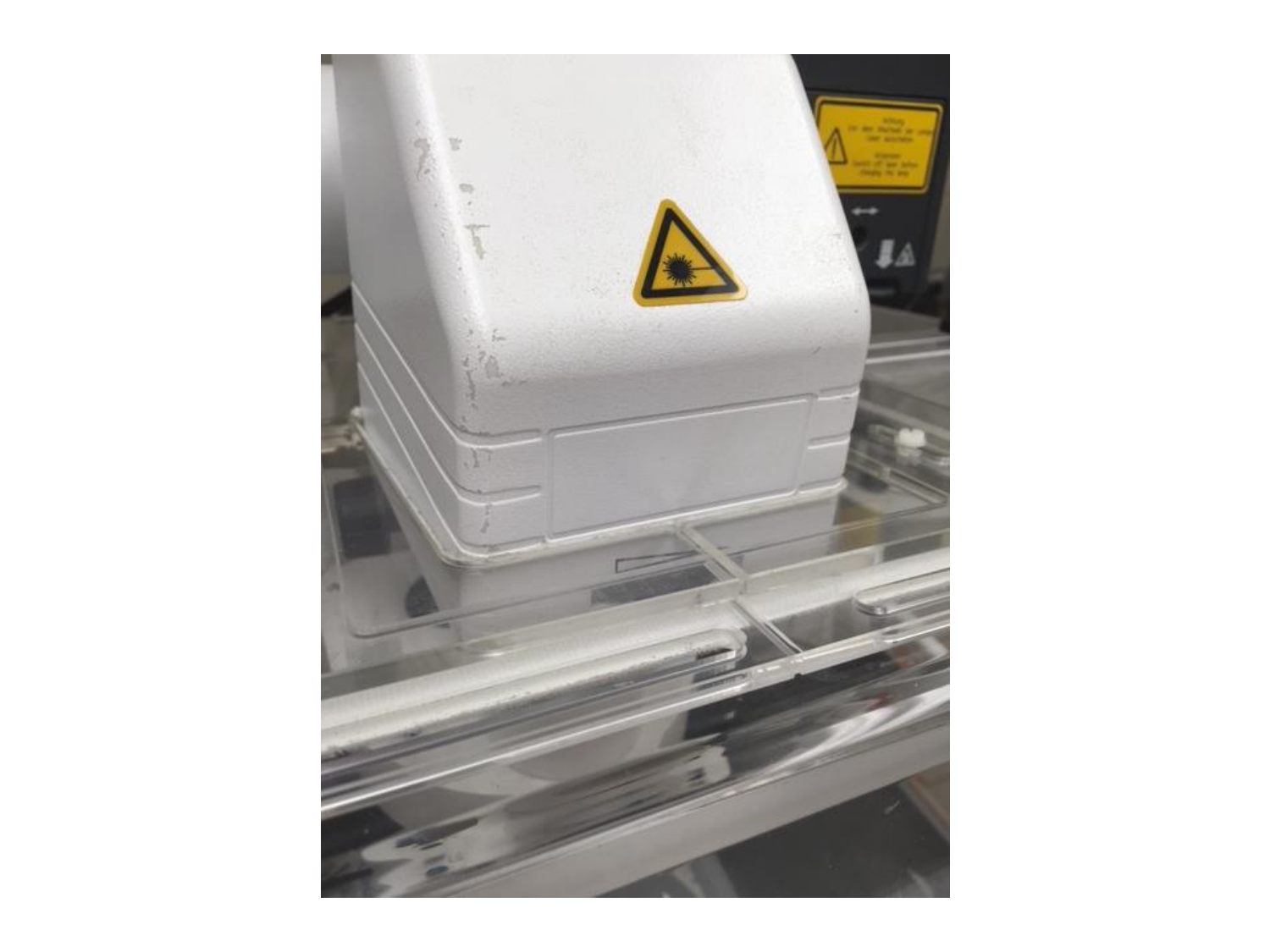